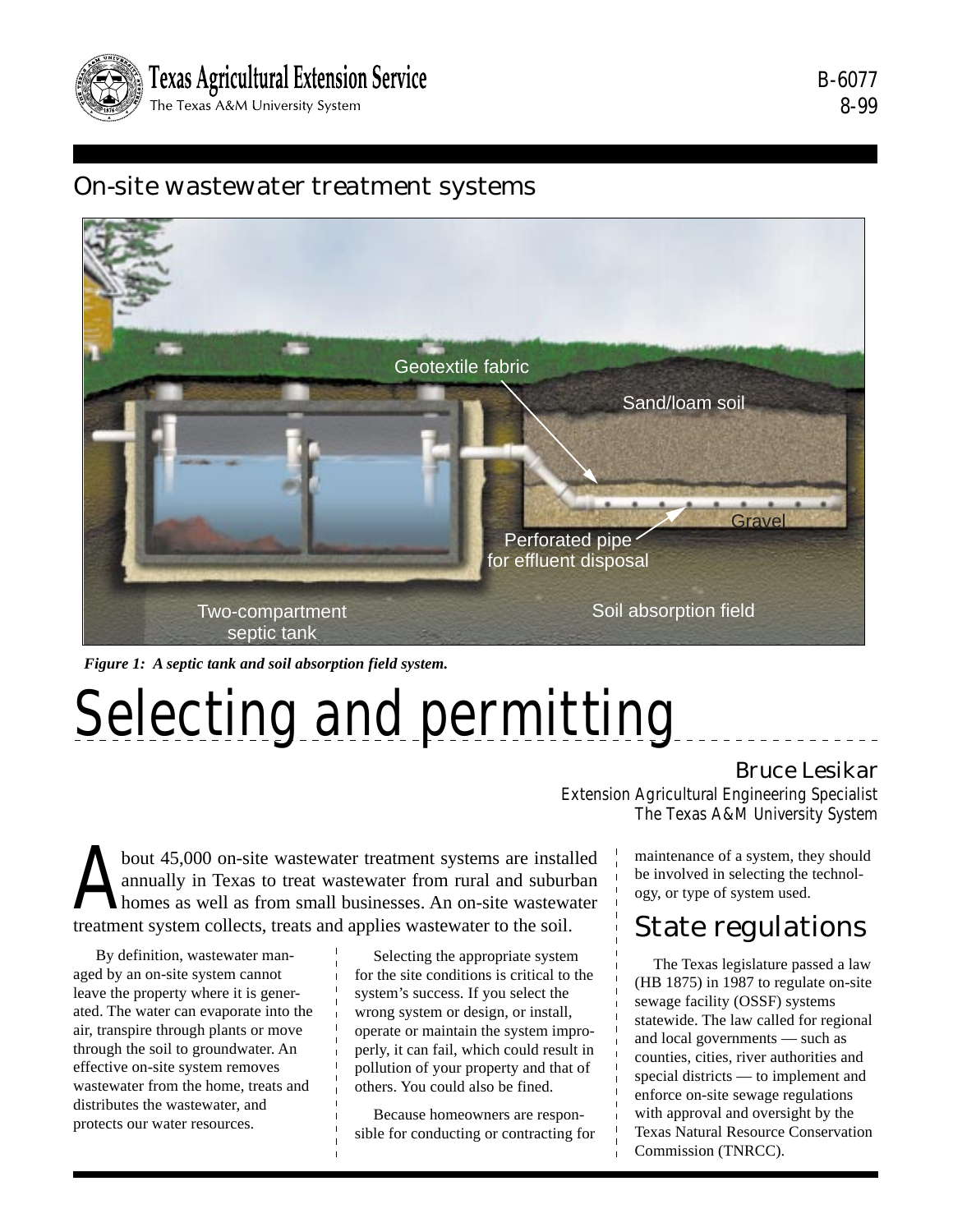|                                                                                                                                                                                                                                                                                                                                                                                                                                                                                                                                                                 |                                                                                |                                                              |                                     | P                                       |                                                                                               |                                                                                                      |
|-----------------------------------------------------------------------------------------------------------------------------------------------------------------------------------------------------------------------------------------------------------------------------------------------------------------------------------------------------------------------------------------------------------------------------------------------------------------------------------------------------------------------------------------------------------------|--------------------------------------------------------------------------------|--------------------------------------------------------------|-------------------------------------|-----------------------------------------|-----------------------------------------------------------------------------------------------|------------------------------------------------------------------------------------------------------|
| From                                                                                                                                                                                                                                                                                                                                                                                                                                                                                                                                                            | Sewage treatment<br>tanks or holding<br>tanks                                  | unlined ET beds<br>Soil absorption<br>systems and            | evapotranspiration<br>Lined<br>beds | with watertight<br>Sewer pipe<br>joints | Surface distribution<br>(spray area)                                                          | Drip distribution                                                                                    |
| Public water wells                                                                                                                                                                                                                                                                                                                                                                                                                                                                                                                                              | 50                                                                             | 150                                                          | 150                                 | 50                                      | 150                                                                                           | 150                                                                                                  |
| Public water supply lines                                                                                                                                                                                                                                                                                                                                                                                                                                                                                                                                       | $\overline{0}$                                                                 | $\overline{0}$                                               | $\overline{C}$                      | $\overline{C}$                          | $\overline{0}$                                                                                | $\frac{0}{1}$                                                                                        |
| Private water well                                                                                                                                                                                                                                                                                                                                                                                                                                                                                                                                              | <u>င</u> ္ဂ                                                                    | 100                                                          | 50                                  | $\Omega$                                | 100                                                                                           | 100                                                                                                  |
| Private water well (pressure cemented<br>grouted to water table if water table is<br>or grouted to 100 ft. or cemented or<br>less that 100 ft. deep                                                                                                                                                                                                                                                                                                                                                                                                             | SO                                                                             | 69                                                           | SO                                  | $\Omega$                                | SO                                                                                            | SO                                                                                                   |
| (measured from normal pool elevation<br>and water level); saltwater bodies<br>Streams, ponds, lakes, rivers<br>(high tide only)                                                                                                                                                                                                                                                                                                                                                                                                                                 | 8                                                                              | disinfection) - 50<br>treatment and<br>(Secondary<br>75, LPD | 89                                  | 20                                      | 89                                                                                            | 75 when $R_a > 0.1$ (with<br>secondary treatment<br>& disinfection) - 50<br>25 when $R_a \leq 0.1^B$ |
| easements, swimming pools and<br>Foundations, buildings, surface<br>improvements, property lines<br>other structures                                                                                                                                                                                                                                                                                                                                                                                                                                            | 5                                                                              | 5                                                            | 5                                   | 5                                       | swimming pools - 25<br>property lines - 10 <sup>E</sup><br>distances except:<br>No separation | distances except <sup>c</sup><br>property lines - 5<br>No separation                                 |
| Sharp slopes, breaks                                                                                                                                                                                                                                                                                                                                                                                                                                                                                                                                            | Special support may<br>be required for zero<br>separation distances<br>$\circ$ | 25                                                           | Ю                                   | $\overline{C}$                          | 25                                                                                            | 10 when $R_a \leq 0.1^B$<br>25 when $R_a > 0.1^B$                                                    |
| Edwards Aquifer recharge features <sup>p</sup>                                                                                                                                                                                                                                                                                                                                                                                                                                                                                                                  | SO                                                                             | 150                                                          | 50                                  | SO                                      | 150                                                                                           | 100 when R <sub>a</sub> ≤0.1 <sup>в</sup><br>150 when R <sub>a</sub> >0.1 <sup>в</sup>               |
| p No on-site sewage facility may be installed closer than 75 feet from the banks of the Nueces, Dry Frio, Frio or Sabinal rivers downstream from the northern Uvalde County<br><sup>B</sup> R <sub>a</sub> refers to the application rate for wastewater to the soil. This term is presented as gallons of wastewater applied per square foot of absorption area. Soil types la, lb, II,<br>III and IV have the corresponding Ra values 0.5, 0.38, 0.25,<br>c Drip distribution lines may not be placed under foundations.<br>A All distances measured in feet. |                                                                                | 0.20 and 0.1, respectively.                                  |                                     |                                         |                                                                                               |                                                                                                      |

<sup>∈</sup> A separation distance of 10 feet is for spray systems controlled by a timer. A separation distance of 20 feet is required for uncontrolled spray systems, which spray effluent<br>when the pump tank is full. This can occur A separation distance of 10 feet is for spray systems controlled by a timer. A separation distance of 20 feet is required for uncontrolled spray systems, which spray effluent when the pump tank is full. This can occur at any time of the day.ive on one corresponding<br>line to the recharge zone. line to the recharge zone.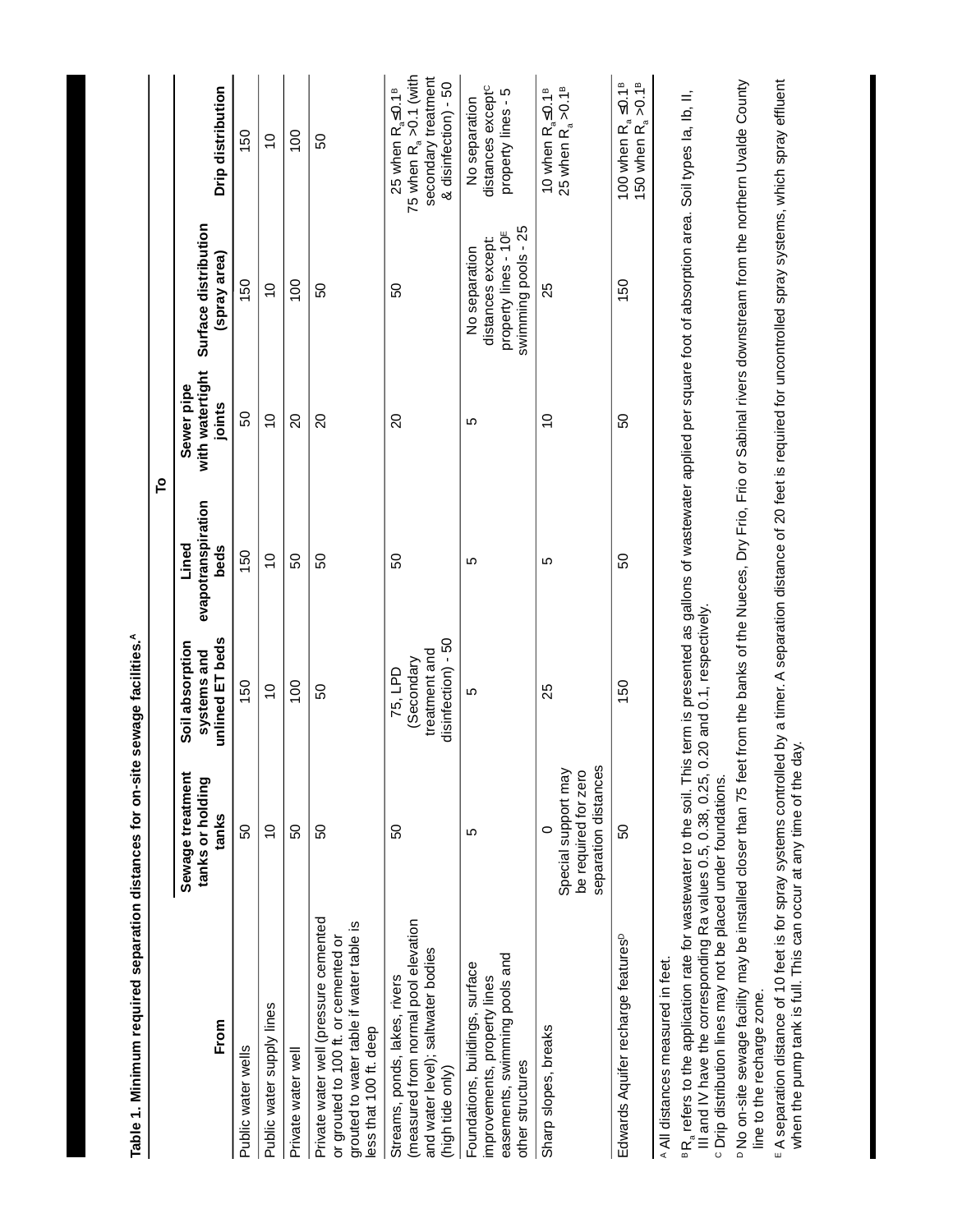Although the state law has since been modified and expanded, its basic intent remains: The state sets minimum standards, and local authorities can adopt more stringent rules if the TNRCC approves them.

# Obtaining a permit

Before building, altering, extending or operating an on-site sewage facility, a person must have a permit and approved plans from the TNRCC or its authorized agent.

The permit process comprises nine steps. Follow all nine steps when installing an on-site system. The various players—designer, installer and designated representative should work as checks and balances to ensure that an appropriate technology is built at the site. These steps are a safeguard to ensure that the homeowner receives a quality product.

## Step 1. The site and soil are evaluated.

A person must conduct a site and soil evaluation. This person prepares a report on the soil conditions and site survey, and locates structures on the property that have specified separation distances from on-site systems. Table 1 lists important separation distances for on-site systems.

## Step 2. A sewage treatment system is chosen.

The choice of OSSF system is based on the site and soil conditions found during the evaluation. Choosing the appropriate technology is critical to the system's success.

Each on-site sewage system consists of a treatment component, which initially treats the wastewater, and a land application component, which distributes the wastewater to the soil.

To determine possible land application options, compare the key conditions of the site and soil to the requirements for the various systems.

Table 2 illustrates the various land application options available for specific soil types, soil depths and groundwater conditions. Contact your county Extension agent for additional fact sheets on the various wastewater treatment and distribution systems. To obtain approval for the system you have chosen, you must contact a designated representative or TNRCC regional office.

The type of land application system you choose determines what kind of treatment system can be used. Examples of treatment options include septic tanks, aerobic treatment units, sand filters, trickling filters and constructed wetlands. The treatment system chosen depends on the water

# Key players in Texas' on-site wastewater industry

Several agency and industry representatives are responsible for making sure that the right on-site wastewater treatment system is chosen for a site and that the system is designed and installed properly:

- ✓ *Authorized agent:* The local governmental entity (permitting authority) authorized by the TNRCC to implement and enforce rules for on-site sewage facilities (OSSFs). In areas with no authorized agent, TNRCC staff members enforce OSSF rules.
- ✓ *The Texas Natural Resource Conservation Commission (TNRCC):* The state agency that oversees permitting, inspection, complaint investigations and enforcement of state OSSF regulations.
- ✓ *Designated representative:* A person or group designated by the TNRCC or its authorized agent to evaluate sites and to design and inspect systems subject to the TNRCC or its authorized agent's approval. The representative must have successfully completed an educational training program and passed a certification exam.
- ✓ *Installer:* A person paid by another to build, install, alter or repair an on-site sewage facility.
- *Installer I:* can install standard systems. The person has completed a training course, has passed a certification exam, and holds a license from the TNRCC.
- *Installer II:* can install all on-site systems. This person has been an Installer I with two years' experience, has completed the Installer II course, has passed the exam and holds a license from the TNRCC.
- ✓ *Professional designer:* A registered professional engineer or registered sanitarian who develops the layout for an on-site sewage facility. A professional design is required by the state for some systems.
- ✓ *Apprentice:* A person registered with the TNRCC as a worker for an installer. The installer takes responsibility for the work performed by the apprentice and must visit the job site at least once a day during construction.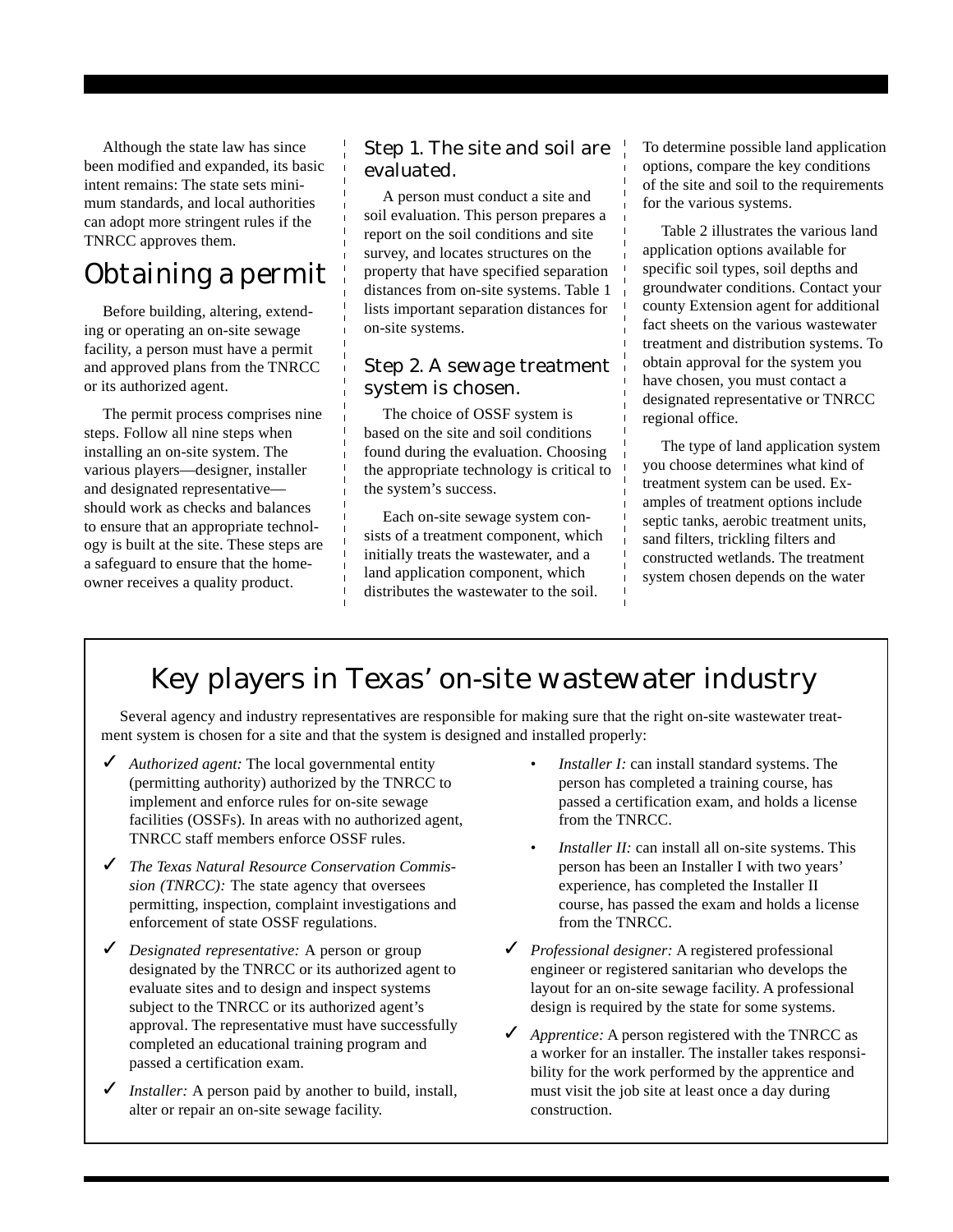**Distribution systems** Low- Subsurface Soil **Standard pressure drip Spray Mound ET substitution Soil conditions The arain field<sup>A</sup> dosing distribution distribution<sup>B</sup> system bed<sup>c</sup> drain field** Soil type<sup>p</sup> la No No<sup>в</sup> No<sup>в</sup> Yes Yes Yes Yes (lined only) Ib Yes Yes Yes Yes Yes Yes Yes II Yes Yes Yes Yes Yes Yes Yes III YesH Yes Yes Yes Yes Yes Yes IV No Yes Yes Yes Yes Yes No Depth of good soil 2 or Yes Yes Yes Yes Yes Yes Yes (type Ib, II, III) below more application depth feet 1 foot No Yes Yes Yes YesF Yes YesE Less than No No Yes Yes Yes<sup>E</sup> Yes Yes<sup>E</sup> 1 foot (lined only) Groundwater 2 feet Yes Yes Yes Yes Yes Yes Yes depth below or application depth more 1 foot No No Yes Yes YesF Yes No (lined only) Less than No No No<sup>в</sup> Yes<sup>c</sup> Yes<sup>r</sup> Yes No 1 foot (lined only) Soil surface slope 0-30% Yes<sup>1</sup> Yes Yes Yes Yes Yes Yes Yes Yes Over 30% No Yes Yes Yes No No No or complex slopes

**Table 2. Choices of wastewater distribution systems for various soil conditions. Information obtained from the site and soil evaluation is used to determine which distribution system can be used.**

<sup>A</sup> This option includes conventional gravel-filled trench, leaching chambers and gravelless pipe.

B This option is available with a pretreatment system giving a secondary-quality effluent and disinfection. Class I aerobic units and sand filters are designed to give secondary-quality effluent. Other treatment systems need to be professionally designed to obtain the secondary-quality effluent.

 $c$  ET= Evapotranspiration

- D Soil types: Ia sandy soil with more than 30% gravel; Ib sand and loamy sand; II sandy loam and loam; III silt, silt loam, silty clay loam, clay loam, sandy clay loam and sandy clay; and IV - silty clay and clay. A site evaluator determines these conditions.
- $E$ The soil substitution drain field is built by removing the unsuitable soil and placing 2 feet of suitable soil around the absorption system. However, this system should not be used in a type IV soil.
- <sup>F</sup> The mound must be constructed to maintain 2 feet of good soil below the wastewater application level and above groundwater.
- <sup>G</sup> Spray distribution of wastewater can be used on surface slopes of 0-15%. Land with steeper slopes needs to be landscaped and terraced to minimize runoff.
- <sup>H</sup> This soil type is unsuitable for soils with a platy or massive structure.
- <sup>1</sup> Sites with a slope of less than 2% need a drainage plan for removing rainfall runoff.

quality requirements of the land application system, which is chosen to accommodate the site and soil conditions. Final selection of the system components should be completed in cooperation with the professional designer.

## Step 3. A plan is developed for the system.

The system must be planned by a person authorized by the permitting authority under current regulations. Installers can normally plan standard or conventional systems, including gravel-filled standard drain fields, unlined evapotranspiration beds, gravelless pipe and leaching chambers.

In some instances, homeowners can design their systems with help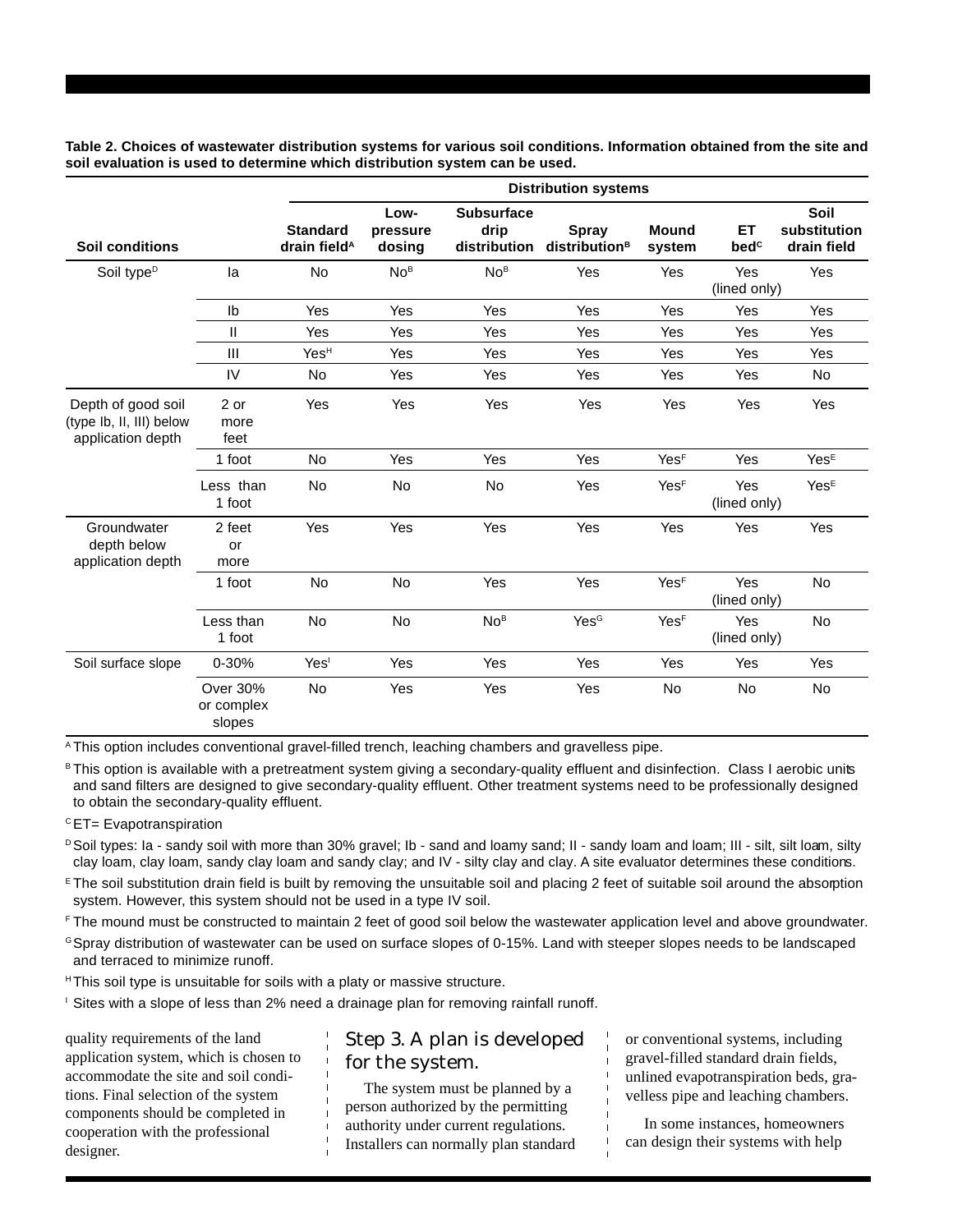from the local designated representatives. Systems that are more complex — including surface application, lowpressure dosing, mounds and nonstandard systems — require professionally developed planning materials.

Table 3 specifies which systems must have planning materials submitted by a professional designer and what level of installer may install it.

A professional designer is either a registered professional engineer (PE) or a registered sanitarian (RS) licensed to practice in Texas with

experience in designing on-site wastewater systems. Several local jurisdictions in Texas require that the planning materials of all systems be submitted by a PE or RS.

A PE or RS is also required when submitting planning materials for:

- Lots smaller than 1 acre when served by an individual water system (well), those less than 1/2 acre when served by a public water supply (no individual wells) and those platted after January 1, 1988.
- ✓ Nonstandard and other more complex systems specified as required in Table 3.
- $\angle$  All systems in the Edwards Aquifer recharge zone.
- Any on-site sewage system serving manufactured housing communities, recreational vehicle parks or multi-unit residential developments owned or controlled by a person who rents or leases such space.
- Any OSSF for a structure not exempted by the Texas Engineer-

#### **Table 3. Texas Natural Resource Conservation Commission on-site sewage facility system designation.**

| <b>System description</b>                                                  | <b>System type</b>   | <b>Professionally developed</b><br>planning materials* | <b>Installer</b><br>requirements |
|----------------------------------------------------------------------------|----------------------|--------------------------------------------------------|----------------------------------|
| Septic tank and absorptive drain field                                     | Standard             | <b>No</b>                                              | Class I or II                    |
| Septic tank and evapotranspiration bed<br>Unlined<br>Lined                 | Standard<br>Standard | <b>No</b><br>No                                        | Class I or II<br>Class II        |
| Septic tank and pumped drain field                                         | Standard             | <b>No</b>                                              | Class I or II                    |
| Septic tank and leaching chamber                                           | Proprietary          | No                                                     | Class I or II                    |
| Septic tank and gravelless pipe                                            | Proprietary          | <b>No</b>                                              | Class I or II                    |
| Septic tank, filter and drip distribution                                  | Proprietary          | Yes                                                    | Class II                         |
| Septic tank and low pressure dosing                                        | Non-standard         | Yes                                                    | Class II                         |
| Septic tank and absorptive mounds                                          | Non-standard         | Yes                                                    | Class II                         |
| Septic tank, secondary treatment, disinfection<br>and surface distribution | Non-standard         | Yes                                                    | Class II                         |
| Aerobic treatment and absorptive drain fields                              | Proprietary          | Yes                                                    | Class II                         |
| Aerobic treatment and evapotranspiration bed                               | Proprietary          | Yes                                                    | Class II                         |
| Aerobic treatment and leaching chamber                                     | Proprietary          | Yes                                                    | Class II                         |
| Aerobic treatment and gravelless pipe                                      | Proprietary          | Yes                                                    | Class II                         |
| Aerobic treatment, filter and drip distribution                            | Proprietary          | <b>Yes</b>                                             | Class II                         |
| Aerobic treatment and low pressure dosing                                  | Proprietary          | Yes                                                    | Class II                         |
| Aerobic treatment and absorptive mounds                                    | Proprietary          | Yes                                                    | Class II                         |
| Aerobic treatment and surface distribution                                 | Proprietary          | Yes                                                    | Class II                         |
| Any other treatment system                                                 | Nonstandard          | Yes                                                    | Class II                         |
| Any other subsurface disposal system                                       | Nonstandard          | Yes                                                    | Class II                         |
| Any other surface disposal system                                          | Nonstandard          | Yes                                                    | Class II                         |
| Non-standard treatment & surface distribution                              | Nonstandard          | Engineer only                                          | Class II                         |
| Holding tank                                                               |                      | <b>No</b>                                              | Class I or II                    |

\*Professionally developed planning materials can be provided by a professional engineer or a registered sanitarian.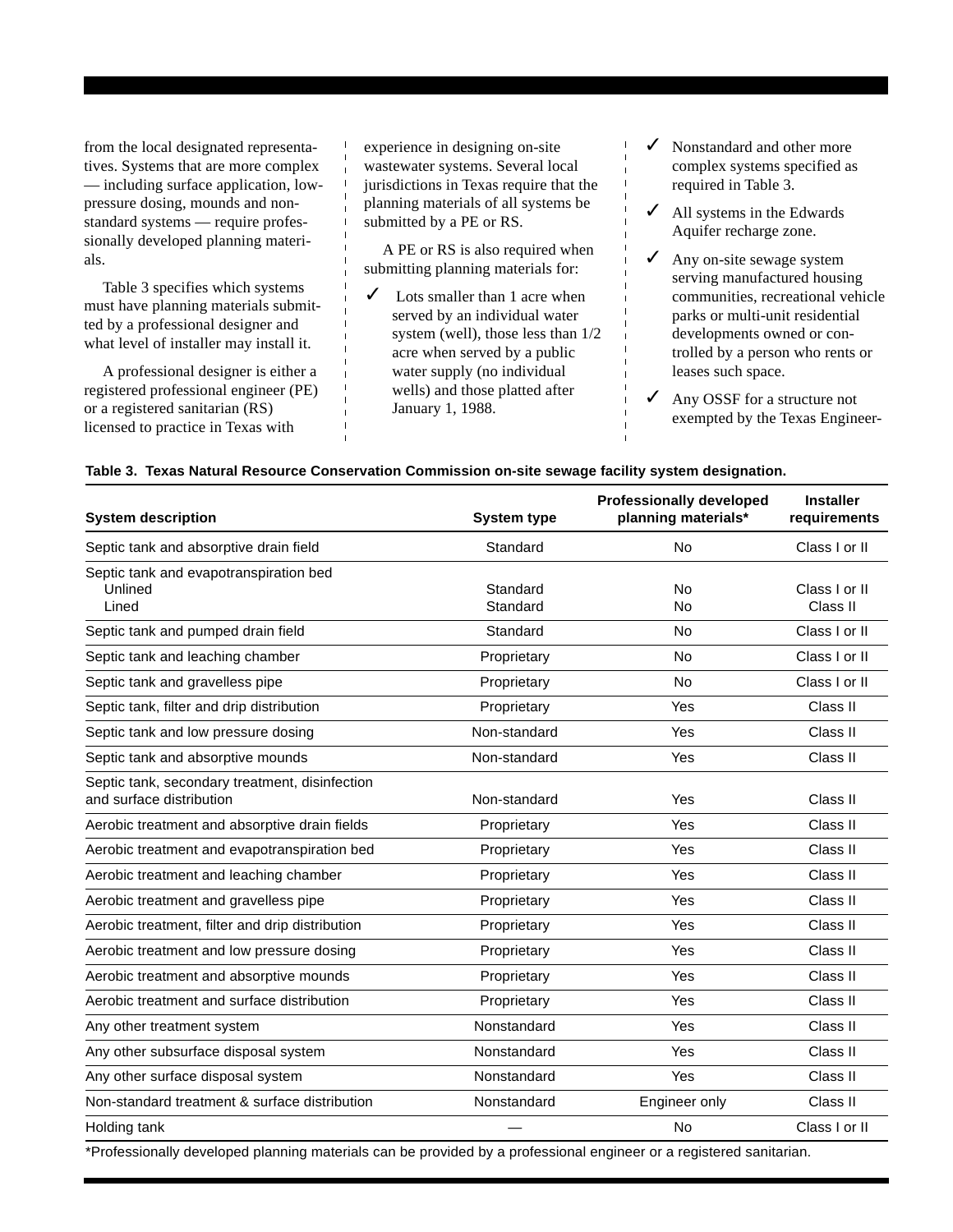ing Practice Act. Such systems must have planning materials submitted only by a registered professional engineer.

 $\checkmark$  Systems needing variances from the rules.

## Step 4. An application and planning materials are submitted to the permitting authority.

A permit application and planning materials must be prepared and submitted in the property owner's name and on a form provided by the permitting authority.

## Step 5. The permitting authority reviews the application and planning materials.

The permitting authority reviews the application, site and soil evaluation, the type and size of the system selected, and other supporting documents required for a permit to be issued. The review ensures that rules in that jurisdiction are followed and that good engineering practices are used. An agency representative may visit the site to verify the application's accuracy and completeness.

# Step 6. The permitting authority grants an authorization to construct.

 An authorization to construct must be granted by the permitting authority before building can begin. This authorization should include specific instructions on the number and schedule of inspections and at what stages of construction the inspections are required.

# Step 7. The system is built.

Licensed installers or their apprentices can begin building the system only after receiving the authorization

to construct. The system must be built according to the approved plans and permit application. Any changes to the system must be approved by the permitting authority before the changes are made.

In some cases, a new review will be needed, such as when site conditions are different from those submitted in the planning materials. The level of certification (Installer I or II) required for construction depends on the type of system (Table 3).

# Step 8. The permitting authority inspects the system.

The system must be inspected by the permitting authority at the appropriate stages of construction according to the type of system being installed. Inspections must be scheduled in advance and according to local policies. They should be comprehensive, covering all parts of the system.

The inspection should be based on the approved application and plans, current regulations, and accepted engineering practices. There should be no surprises during the inspection if the approved application was detailed and complete, and the system was built according to the approved application.

## Step 9. The permitting authority issues a notice of approval or license to operate.

A notice of approval or license to operate is issued by the permitting authority after the completed system has passed all inspections.

# Enforcement

 A homeowner can be subject to criminal penalties for not following proper procedures or for using a failed septic system.

The licenses or registrations of certified installers, apprentices, site evaluators and designated representatives may be suspended or revoked for:

- Violating OSSF laws or regulations;
- Submitting false documents or information;
- Other causes such as fraud or deceit; or
- Failing to use reasonable or professional judgment in performing their duties.

# Locating the players

*Local permits:* Generally, the local health department can help you find the authorized agent responsible for permitting on-site systems. The regional TNRCC office with responsibility for your county can also help (Figure 2).

In counties without an authorized agent, the TNRCC regional offices are the contact for permitting. The regional office staff handles the permitting and inspection of the complete system. See the list of TNRCC regional offices in the state for the one in your region.

*State TNRCC offices:* Statewide leadership for the on-site permitting program is provided through the TNRCC offices in Austin:

Installer Certification Section Compliance Support Division; MC-178 P.O. Box 13087 Austin, TX 78711-3087

*Installers and professional designers:* Professionals in the industry have valid licenses.

Local permitting authorities generally have lists of licensed professionals working in their jurisdiction. Local advertisements will also assist in locating these professionals.

The TNRCC maintains a database of licensed professionals in the on-site industry. This database can be accessed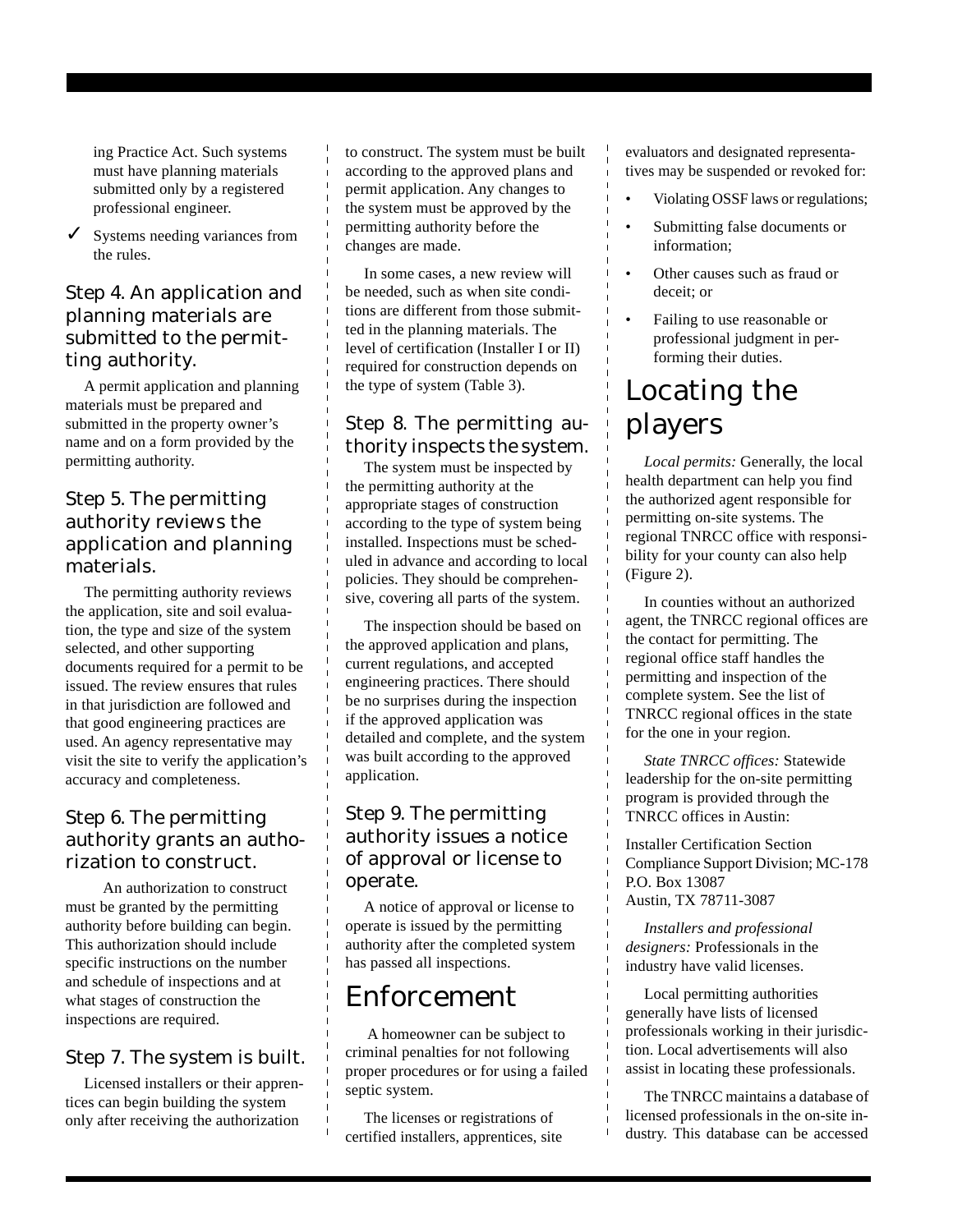# Texas Natural Resource Conservation Commission Regional Offices and OSSF Contacts

#### **Region 1, Amarillo**

3918 Canyon Drive Amarillo, TX 79109-4996 (806) 353-9251 Lezlie Cooper

#### **Region 2, Lubbock**

4630 50th Street, Suite 600 Lubbock, TX 79414-3509 (806) 796-7092 Amy Sanchez

#### **Region 3, Abilene**

209 South Danville, Suite 200B Abilene, TX 79605 (915) 698-9674 Lillie Johnson

#### **Region 4, Arlington**

1101 East Arkansas Lane Arlington, TX 76010-6499 (817) 469-6750 Kerry Niemann, Mike McClendon

#### **Region 5, Tyler**

2916 Teague Drive Tyler, TX 75701 (903) 535-5100 Randy O'Neal

#### **Region 6, El Paso**

7500 Viscount Blvd., Suite 147 El Paso, TX 79925 (915) 778-9634 Robert Morales, Cindy Salas

#### **Region 7, Midland**

3300 North A Street, Building 4, Suite 107 Midland, TX 79704-5421 (915) 570-1359 Cindy Williams

#### **Region 8, San Angelo**

301 W. Beauregard, Suite 202 San Angelo, TX 76903 (915) 655-9479 Brent Wade

### **Region 9, Waco**

Executive Plaza 6801 Sanger Avenue, Suite 2500 Waco, TX 76710-7807 (817) 751-0335 Jeff Kunze

#### **Region 10, Beaumont**

3870 Eastex Freeway, Suite 110 Beaumont, TX 77703-1892 (409) 898-3838 Glenn Turner, Donna Crandall

#### **Region 11, Austin**

On-site Wastewater Registration 1921 Cedar Bend, Suite 150 Austin, TX 78758-5336 (512) 339-2929 Elston Johnson

**1**

**2**

#### **Region 12, Houston**

5425 Polk Avenue, Suite H Houston, TX 77023 (713) 767-3500 Larry Dodd, Donna Phillips

#### **Region 13, San Antonio**

140 Heimer Road, Suite 360 San Antonio, TX 78232-5028 (210) 490-3096 Jeff Depree

#### **Region 14, Corpus Christi**

6300 Ocean Drive, Suite 1200 Corpus Christi, TX 78412-5503 (512) 980-3100 Ivan Santoyo

#### **Region 15, Harlingen**

134 East Van Buren, Suite 301 Harlingen, TX 78550 (210) 425-6010 Jose Espinosa, Nadine Hall